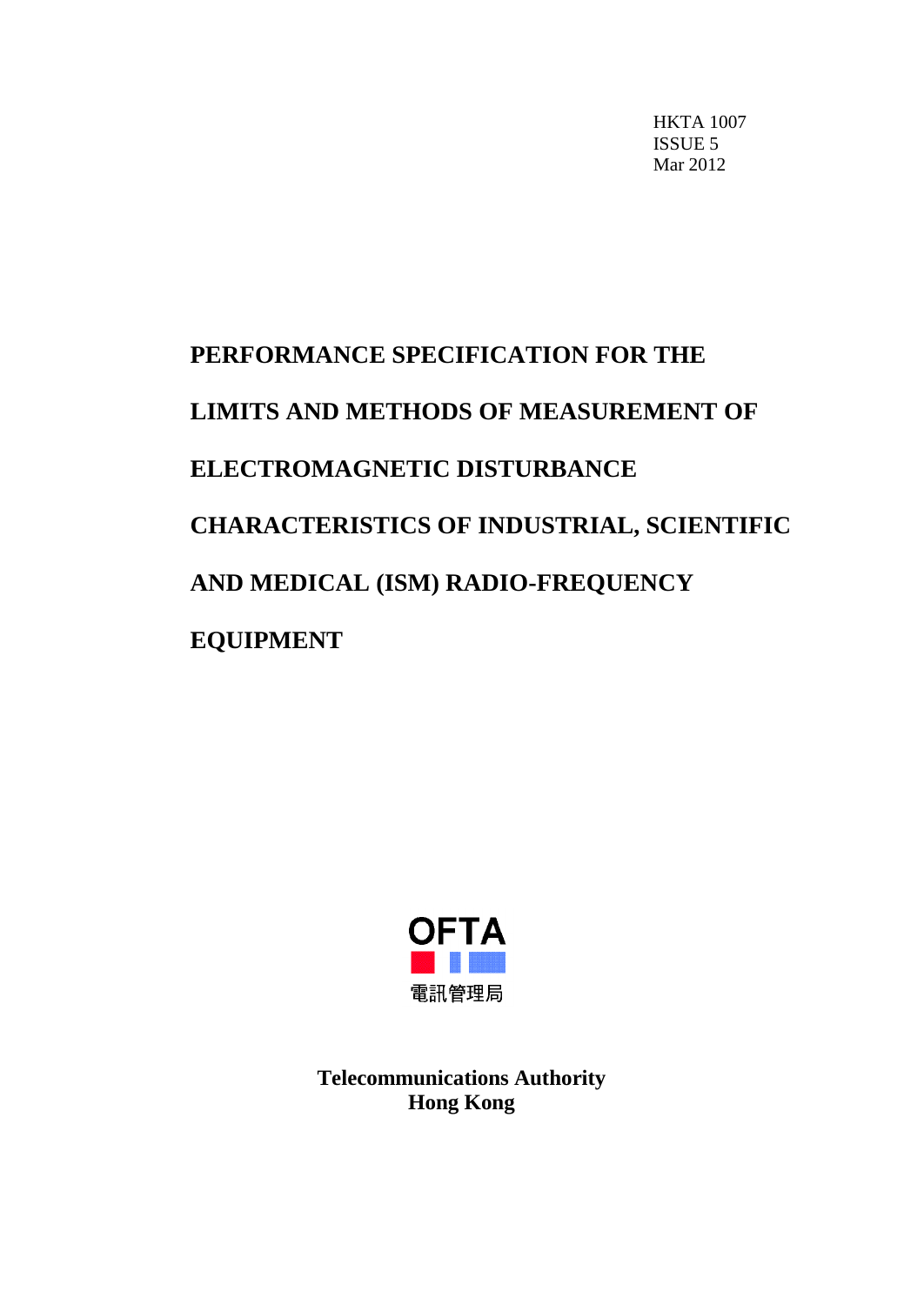#### **FOREWORD**

- 1. This specification is prescribed under section 32D of the Telecommunications Ordinance (Cap 106) ("the Ordinance") to set out the technical and evaluation requirements for industrial, scientific and medical (ISM) equipment. Radiocommunications apparatus falling into the scope of this specification shall meet the stipulated requirements.
- 2. Under the Ordinance, the possession or use of any radiocommunications apparatus or any apparatus emitting radio frequency energy must be covered by an appropriate licence issued by the Telecommunications Authority (TA) with the exception of those specifically exempted from licensing under the Ordinance, such as those covered by the Telecommunications (Telecommunications Apparatus)(Exemption from Licensing) Order.
- 3. At present, the Office of the Telecommunications Authority (OFTA) operates a **H**ong **K**ong **T**elecommunications Equipment **E**valuation and **C**ertification (HKTEC) Scheme. Details of the HKTEC Scheme can be found in the information note OFTA I 421. Under the Scheme, suppliers or manufacturers of the radiocommunications apparatus shall apply for certification of their apparatus against this specification. The application procedures for certification of radiocommunications apparatus can be found in the information note OFTA I 401.
- 4. The TA may amend any part of this specification as and when he deems necessary.
- 5. In case of doubt about the interpretation of this specification, the methods of carrying out the test and the validity of statements made by the equipment manufacturers or suppliers about the equipment, the decision of the TA shall be final.
- 6. The HKTA specifications and information notes issued by the TA can be downloaded from OFTA's website at http://www.ofta.gov.hk. Enquiries about this specification may be directed to:

Senior Telecommunications Engineer, Standards Section Office of the Telecommunications Authority, 29/F Wu Chung House, 213 Queen's Road East, Wanchai, Hong Kong.

Fax : +852 2838 5004 Email : standards@ofta.gov.hk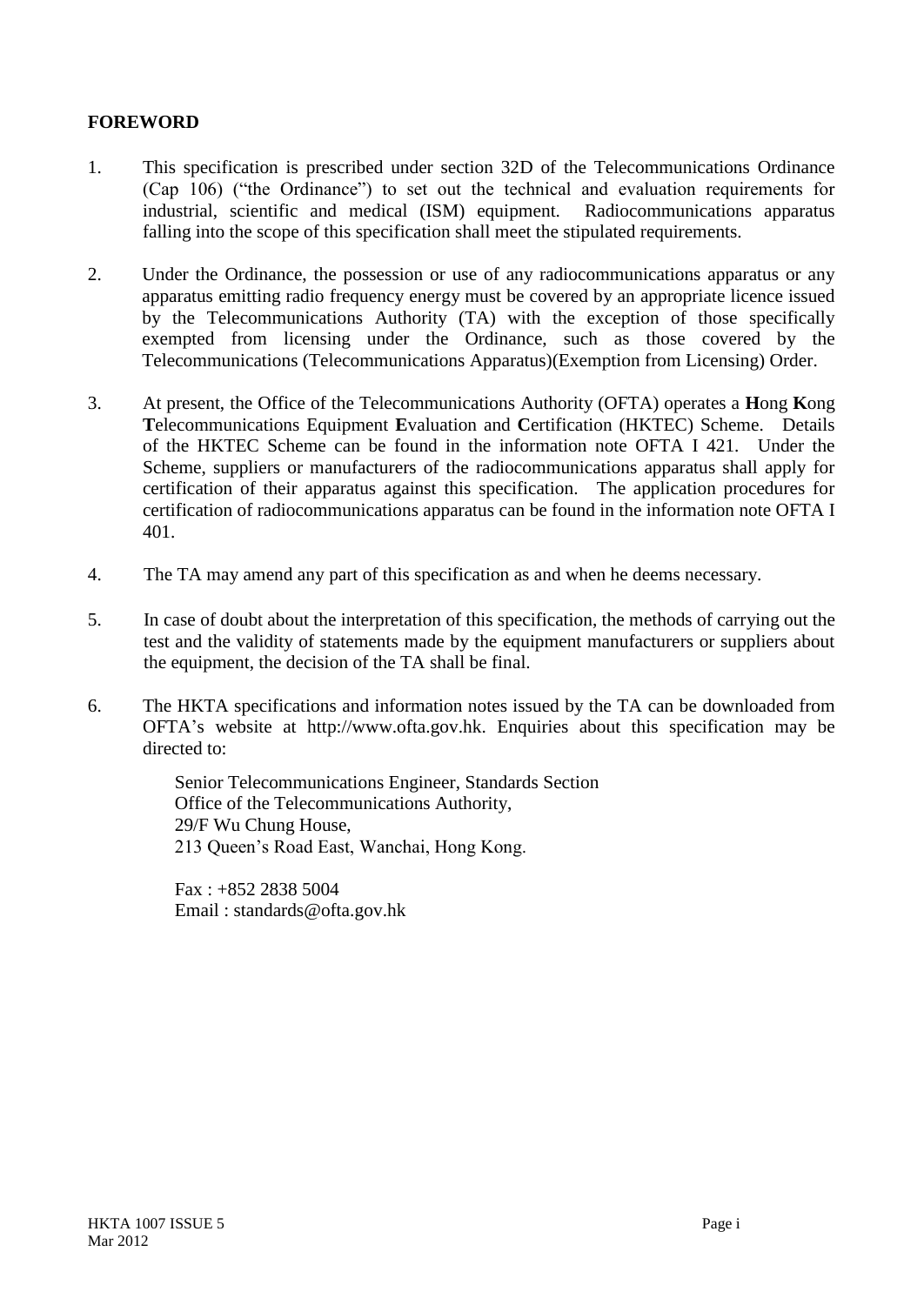# **AMENDMENT HISTORY**

| Item | Issue No.                   | Paragraph        | Descriptions                                                                                                                                                            |
|------|-----------------------------|------------------|-------------------------------------------------------------------------------------------------------------------------------------------------------------------------|
| 1.   | Issue 2<br>March 1996       | 5.5 <sub>b</sub> | The title of the table in Paragraph 5.5 - Minimum<br>Standard (b) was changed as follows :-<br>"In the frequency range of 30 MHz to 1000 MHz at a<br>distance of 30 m." |
| 2.   | Issue 3<br><b>July 1998</b> | whole doc.       | The operating frequencies for ISM use was updated.<br>The technical requirements were specified by making<br>reference to the latest edition of CISPR 11.               |
| 3.   | Issue 4<br>February 2003    | Foreword         | Add information of HKTEC Scheme and other<br>editorial changes.                                                                                                         |
| 4.   | Issue 5<br>March 2012       | 1                | Amend scope of specification to be in line with that of<br><b>CISPR 11.</b>                                                                                             |
| 5.   | Issue 5<br>March 2012       | 3                | Update title of CISPR 11.                                                                                                                                               |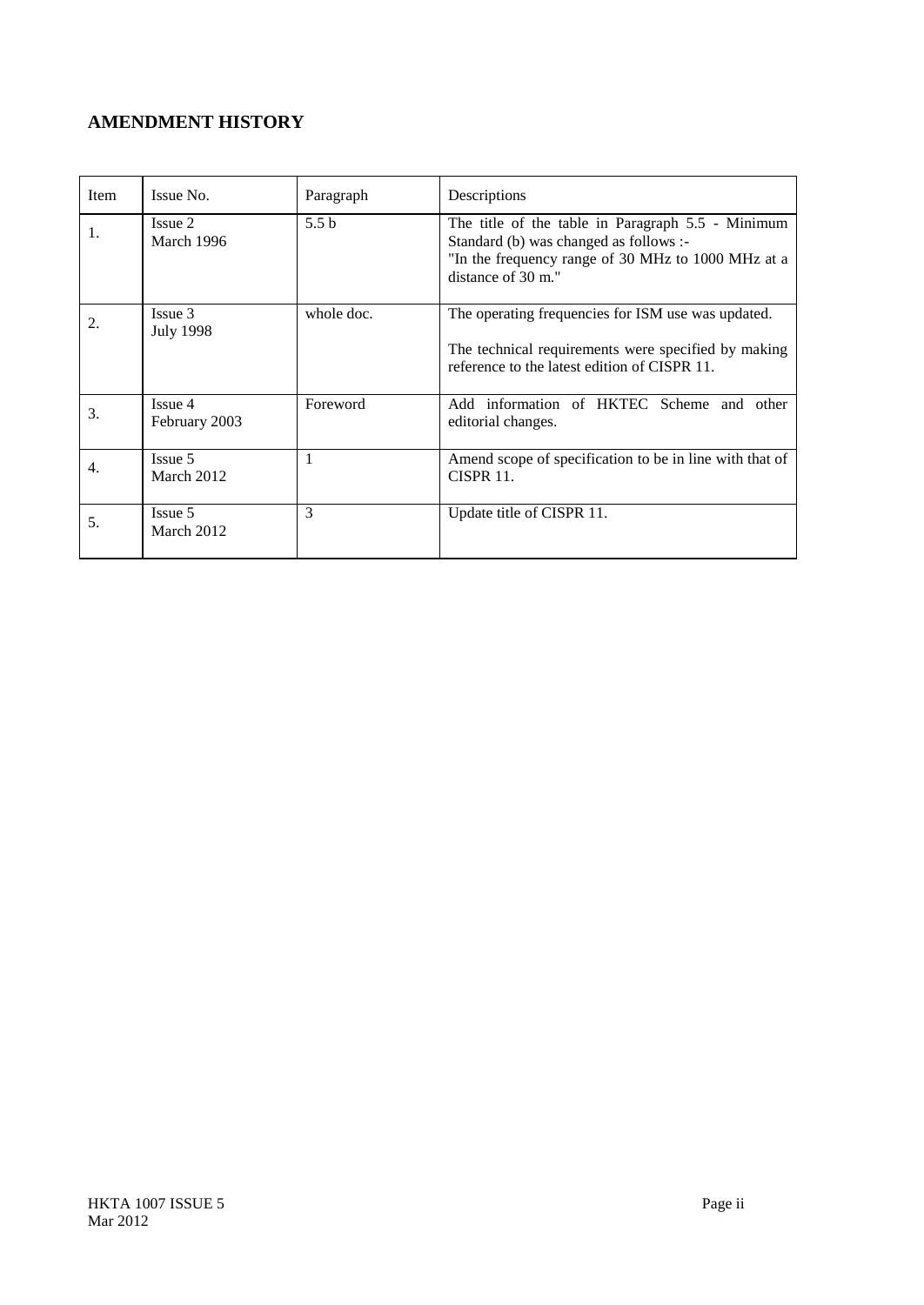# **CONTENTS**

- 1. SCOPE OF SPECIFICATION
- 2. OPERATING FREQUENCIES
- 3. TECHNICAL REQUIREMENTS